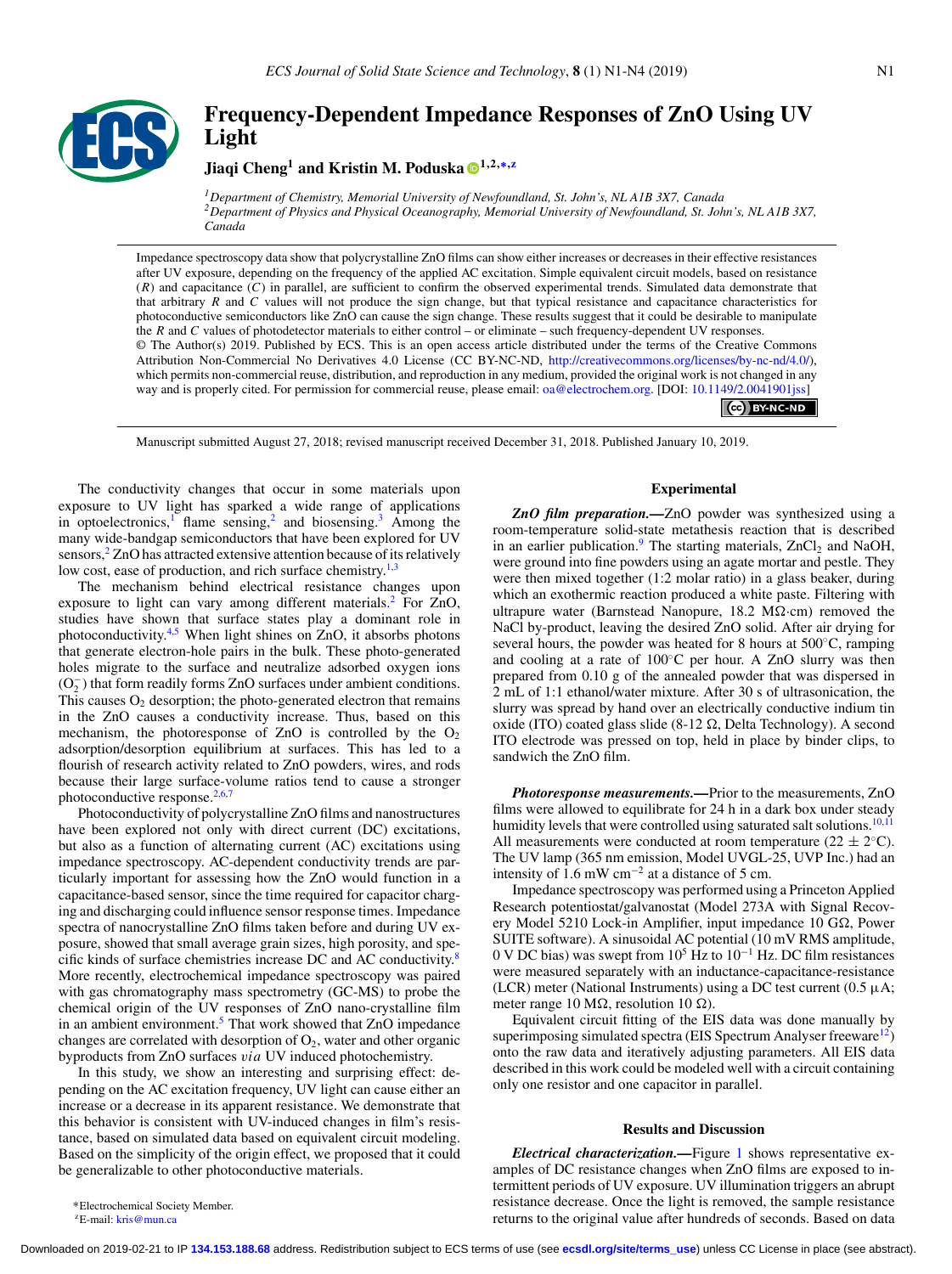<span id="page-1-0"></span>

**Figure 1.** Representative resistance changes for a ZnO film in response to intermittent UV light exposure.

from ten comparably prepared samples, ZnO film resistances were M $\Omega$ -range values under dark conditions, and UV exposure reduced the resistance by factors of 2-10.

Fig. [2](#page-1-1) compares representative Nyquist and Bode plots for the dark and light impedance behaviors of the ZnO films. Consistent with the DC resistance data,  $Z_{re}$  decreases after UV exposure in the low-frequency regime. *Zim* has a more complicated response as a function of frequency, showing a maximum (labeled  $f_{max}$  in Figures  $2c,2f$ ). Above this frequency,  $Z_{re}$  is no longer frequency independent (labeled  $f_{max}$  in Figures 2b, 2e).

<span id="page-1-1"></span>

**Figure 2.** Representative EIS data in the dark (a-c) and under UV illumination (d-f). Experimental data are shown as black dots, and they were fit to an equivalent circuit that is shown in the insets of panels (a) and (d). Arrows in the Nyquist plots (a,d) indicate the direction of increasing frequency (ranging from 0.1 Hz to 100 kHz). Blue fit lines (b,e) highlight the linear portions of the log-log Bode plots for the high frequency range of *Zre*. *fmax* denotes the maximum frequency before which *Zre* begins to decrease.

<span id="page-1-2"></span>

**Figure 3.** (a) Representative  $Z_{re}$  vs.  $f$  data taken in the dark and under UV light, with their intersection point ( $f_{cross} = 540 \pm 50$  Hz) indicated by an arrow. (b) Representative photoresponses under DC conditions (black), *f* lower than  $f_{cross}$  (20 Hz, shown in blue), and  $f$  greater than  $f_{cross}$  (2000 Hz, shown in red). The arrows indicate that UV exposure causes an increase in  $Z_{re}$  for 2000 Hz excitation, but a decrease for DC or 20 Hz excitation.

An interesting phenomenon appears when one compares the *Zre* vs. *f* plots for dark and UV illumination conditions. Figure [3a](#page-1-2) shows that, when these two Bode plots are overlaid, the spectra intersect at a frequency that we denote as  $f_{cross}$ . This crossing suggests that opposite signs for UV-induced resistance changes could occur, depending on the value of the test frequency. Data in Figure [3b](#page-1-2) confirm this sign change. At frequencies smaller than  $f_{cross}$  (either DC or 20 Hz AC), the magnitude of  $Z_{re}$  is larger in the dark than in UV. However, for frequencies above *fcr oss* (2000 Hz), *Zre* is larger during UV exposure. Thus, UV exposure can cause either an increase or a decrease in the film resistance, depending on the relation between the excitation frequency and  $f_{cross}$ .

*Modelling frequency-dependent photoresponses.—*We used equivalent circuit modeling to show that  $f_{cross}$ , and the associated sign change in the resistive photoresponse, is a robust phenomenon.

Simulated Bode spectra were based on a parallel *RC* circuit (Figure [4](#page-2-0) inset), with varying *R* and *C* values ( $R = 10{\text -}1000 \text{ k}\Omega$  and  $C = 10000 \text{ k}\Omega$ 0.1-100 nF) that included the range we measured for our ZnO films  $(R = 10{\text{-}1000 \text{ k}\Omega} \text{ and } C = 0.4{\text{-}1.4 \text{ nF}}).$ 

The simulations clearly show that changing *R* and *C* values result in a shift of  $Z_{re}$  spectra. Fig.  $4a$  presents simulation results after decreasing *C* while keeping *R* constant. This manipulation leads to a shift of  $f_{max}$  toward higher frequencies and does not cause  $f_{cross}$ . Fig. [4b](#page-2-0) shows another scenario: decreasing *R* while increasing *C* proportionally, in order to keep the ratio *RC* constant. In this case, *Zre* drops over the whole frequency range without intersecting the original spectrum. Fig.  $4c$  shows that  $f_{cross}$  occurs when  $R$  decreases.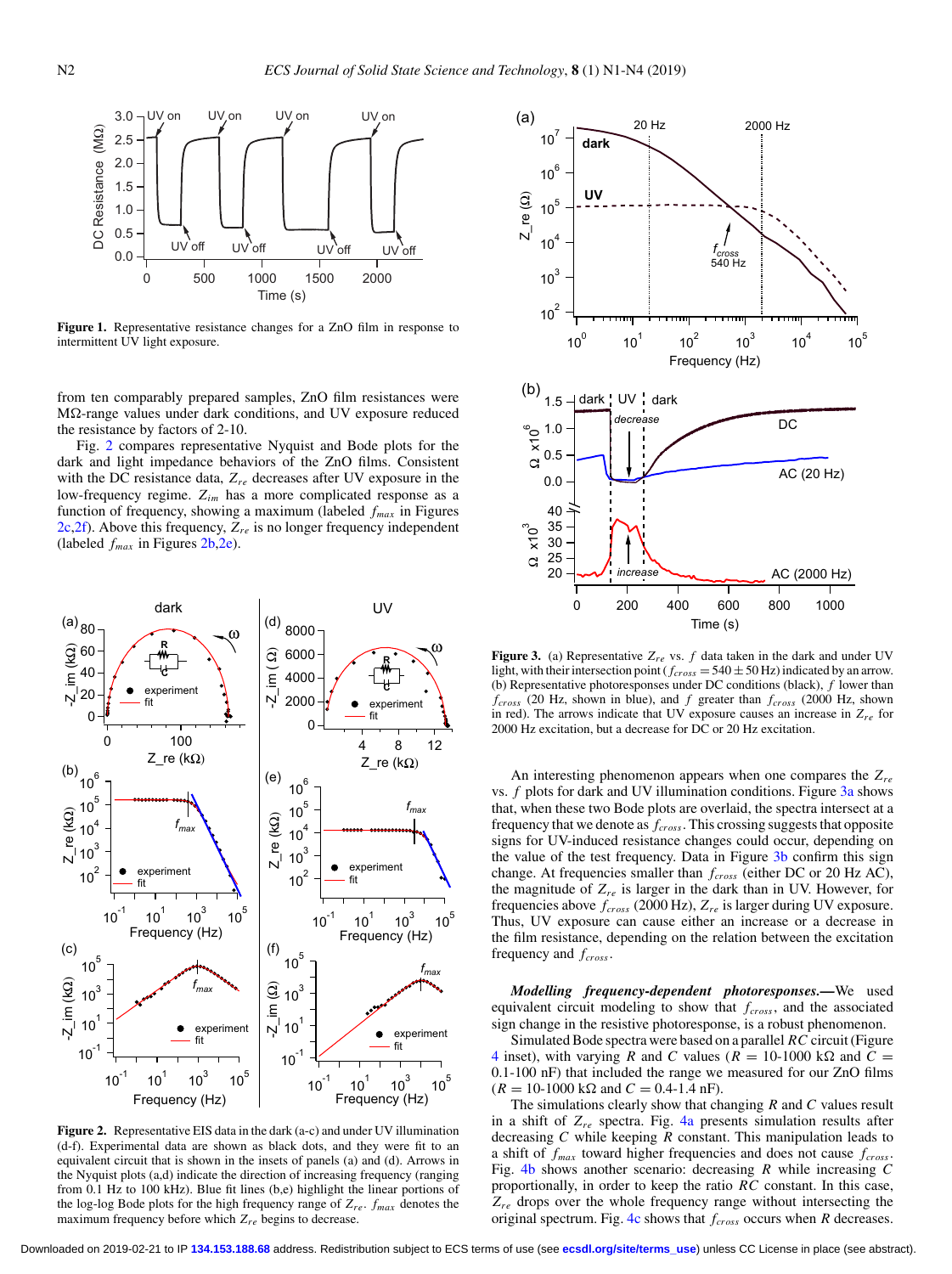<span id="page-2-1"></span>

<span id="page-2-0"></span>

**Figure 4.** Simulated *Zre* vs. *f* data based on a parallel *RC* circuit shown in (a). In (a), *C* decreased while *R* was constant. In (b), *R* decreased while keeping the ratio *RC* constant. In (c),  $f_{cross}$  occurs when *R* decreases while *C* is constant.

Based on these simulations, the occurrence of  $f_{cross}$  for a photoresponsive film (based on parallel *RC* equivalent circuit behavior) must satisfy two conditions. First,  $R_{dark} > R_{UV}$ . Second,  $R_{dark} \times C_{dark}$  $> R_{UV} \times C_{UV}$ . These conditions would be easy to satisfy in many ZnO films. A DC resistance decrease during UV exposure is consis-tent with the ZnO photoresponse mechanism proposed by others.<sup>4,[5,](#page-3-4)[13](#page-3-12)</sup> This means that the first criterion will typically be met in ZnO films. The second criterion would then also be satisfied if UV exposure did not cause a significant capacitance increase.

Relating these simulations to experimental findings, equivalent circuit fits of EIS data show that our ZnO films satisfy the two conditions necessary for  $f_{cross}$  to occur. Figure [2](#page-1-1) shows that both dark and UV impedance data can be fit well with a simple parallel *RC* equivalent circuit. Based on *R* and *C* values extracted from these fits, UV exposure affects the resistance of the ZnO films much more than the capacitance. For example, the data shown in Figure [2](#page-1-1) indicate a resistance change from  $150 \pm 5$  k $\Omega$  dark compared to  $13.2 \pm 0.2$  k $\Omega$ for UV, while the capacitance shows no appreciable increase (1.0  $\pm$ 0.2 nF for dark compared with  $1.2 \pm 0.2$  nF for UV). The fits yielding these *R* and *C* values are superimposed over the experimental data in Figure [2.](#page-1-1)

Equivalent circuit modeling also helps to explain the origin of *fmax* in Figures [2c,](#page-1-1) [2f.](#page-1-1) For a parallel *RC* circuit, the behavior of  $Z_{im}$  as a function of frequency follows the relation:

$$
Z_{im}(f) = -R \frac{2\pi f \tau}{1 + (2\pi f \tau)^2}
$$
 [1]

where  $\tau$  is the capacitive time constant. This is related to  $f_{max}$  by:

$$
\tau = RC = \frac{1}{2\pi f_{max}}\tag{2}
$$

In log-log form, Eq. [1](#page-2-1) can be re-written as:

$$
\log[Z_{im}] = \log[f] + \log[-2\pi\tau R] - \log[1 + (2\pi f \tau)^{2}] \tag{3}
$$

Written in this form, it is evident that the maximum value of *Zim* occurs when the applied frequency *f* matches the inverse of the time constant  $\tau$ ; this is  $f_{max}$ . Thus, a peak in the  $-Z_{im}$  Bode plot will occur for any system that can be modeled with a parallel *RC* equivalent circuit.

In a similar way, a parallel *RC* circuit explains why the real component of the impedance  $Z_{re}$  also changes behavior at  $f_{max}$ . For an *RC* equivalent circuit,

$$
Z_{re}(f) = \frac{R}{1 + (2\pi f \tau)^2}
$$
 [4]

In log-log form:

<span id="page-2-2"></span>
$$
\log[Z_{re}] = \log[R] - \log[1 + (2\pi f \tau)^{2}] \tag{5}
$$

For low frequencies ( $f \ll f_{max}$ ), the second term in Equation [5](#page-2-2) is negligible, meaning that  $Z_{re}$  is related only to the resistance *R* and is independent of f. However, at high frequencies ( $f \gg f_{max}$ ),  $Z_{re} \rightarrow R/(2\pi f)^2$ . When plotted on a log-log scale (Figs. [2b,](#page-1-1) [2e\)](#page-1-1), the manifestation of *fmax* is the frequency at which the roll-off in *Zre* begins.

Given that the appearance of  $f_{cross}$  is a relatively robust phenomenon for photoresponsive films, it is important to note some practical considerations. Although  $f<sub>cross</sub>$  is very consistent for a given ZnO film (typically within 10%), experimentally derived values of  $f_{cross}$ for prepared under similar conditions can vary from 500 Hz - 10 kHz. Preliminary experiments using other methods of producing ZnO (such as molten salt or solvothermal syntheses<sup>14</sup>) also yields  $f_{cross}$  values within this range, but the situation can be more complicated if the impedance response is not accurately described by a single parallel *RC* circuit. These variances from film to film are not surprising given that resistance is affected by variations in film thickness, as well as environmental factors such as humidity. Furthermore, ZnO resistivity can vary from  $10^{-4}$  to  $10^8$   $\Omega$  cm, even in nominally undoped films, due to changes in native defects.<sup>15</sup> For these reasons, the optimal AC operating frequency for each photoresponsive film would need to be calibrated based on its own measured  $f_{cross}$  value.

#### **Conclusions**

We report an interesting effect in the frequency-dependent photoresponses of ZnO films: the sign reverses between low and high excitation frequencies. Our impedance data and modeling indicates that this frequency-dependent UV response can be caused by a resistance change that is induced by UV exposure, as long as there is no appreciable increase in film capacitance. Furthermore, impedance spectroscopy can be used to identify the threshold between low and high frequencies  $(f_{cross})$  at which the change in the sign of the UV response occurs. Our findings suggest that it could be desirable to manipulate the *R* and *C* values of photodetector materials to either control – or eliminate – these frequency-dependent UV responses, which would be particularly relevant for capacitance-based sensors.

## **Acknowledgment**

Tanzir Ahmed and Erica Hayward assisted in validating sample preparation and measurement protocols. KMP acknowledges NSERC (Canada) Discovery Grant program for funding.

Downloaded on 2019-02-21 to IP **134.153.188.68** address. Redistribution subject to ECS terms of use (see **[ecsdl.org/site/terms\\_use](http://ecsdl.org/site/terms_use)**) unless CC License in place (see abstract).